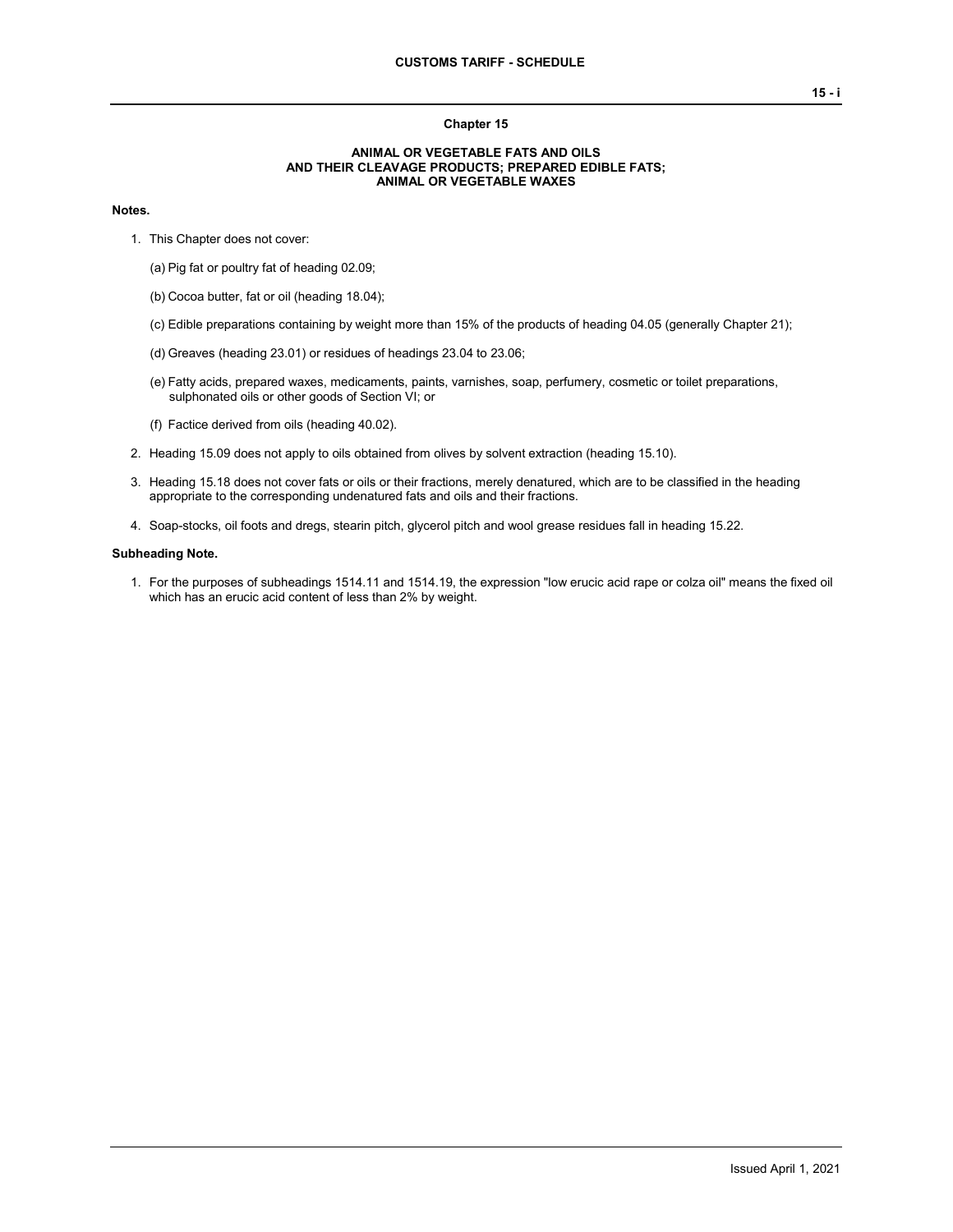# **CUSTOMS TARIFF - SCHEDULE**

| <b>Tariff</b><br>Item | <b>SS</b> | <b>Description of Goods</b>                                                                                                   | Unit of<br>Meas. | <b>MFN</b><br><b>Tariff</b> | <b>Applicable</b><br><b>Preferential Tariffs</b>                                                                      |
|-----------------------|-----------|-------------------------------------------------------------------------------------------------------------------------------|------------------|-----------------------------|-----------------------------------------------------------------------------------------------------------------------|
| 15.01                 |           | Pig fat (including lard) and poultry fat, other than that of heading 02.09<br>or 15.03.                                       |                  |                             |                                                                                                                       |
| 1501.10.00 00 -Lard   |           |                                                                                                                               | <b>KGM</b>       | Free                        | CCCT, LDCT, GPT,<br>UST, MXT, CIAT, CT,<br>CRT, IT, PT, COLT, JT,<br>PAT, HNT, KRT, CEUT,<br>UAT, CPTPT,<br>UKT: Free |
|                       |           | 1501.20.00 00 - Other pig fat                                                                                                 | KGM              | Free                        | CCCT, LDCT, GPT,<br>UST, MXT, CIAT, CT,<br>CRT, IT, PT, COLT, JT,<br>PAT, HNT, KRT, CEUT,<br>UAT, CPTPT,<br>UKT: Free |
| 1501.90.00 00 - Other |           |                                                                                                                               | KGM              | Free                        | CCCT, LDCT, GPT,<br>UST, MXT, CIAT, CT,<br>CRT, IT, PT, COLT, JT,<br>PAT, HNT, KRT, CEUT,<br>UAT, CPTPT,<br>UKT: Free |
| 15.02                 |           | Fats of bovine animals, sheep or goats, other than those of<br>heading 15.03.                                                 |                  |                             |                                                                                                                       |
| 1502.10.00            |           | -Tallow                                                                                                                       |                  | Free                        | CCCT, LDCT, GPT,<br>UST, MXT, CT, CRT, IT,<br>PT, COLT, JT, PAT,<br>HNT, KRT, CEUT, UAT,<br>CPTPT, UKT: Free          |
|                       |           |                                                                                                                               | KGM<br>KGM       |                             |                                                                                                                       |
| 1502.90.00 00 -Other  |           |                                                                                                                               | KGM              | Free                        | CCCT, LDCT, GPT,<br>UST, MXT, CT, CRT, IT,<br>PT, COLT, JT, PAT,<br>HNT, KRT, CEUT, UAT,<br>CPTPT, UKT: Free          |
|                       |           | 1503.00.00 00 Lard stearin, lard oil, oleostearin, oleo-oil and tallow oil, not emulsified<br>or mixed or otherwise prepared. | KGM              | Free                        | CCCT, LDCT, GPT,<br>UST, MXT, CT, CRT, IT,<br>PT, COLT, JT, PAT,<br>HNT, KRT, CEUT, UAT,<br>CPTPT, UKT: Free          |
| 15.04                 |           | Fats and oils and their fractions, of fish or marine mammals, whether or<br>not refined, but not chemically modified.         |                  |                             |                                                                                                                       |
| 1504.10               |           | -Fish-liver oils and their fractions                                                                                          |                  |                             |                                                                                                                       |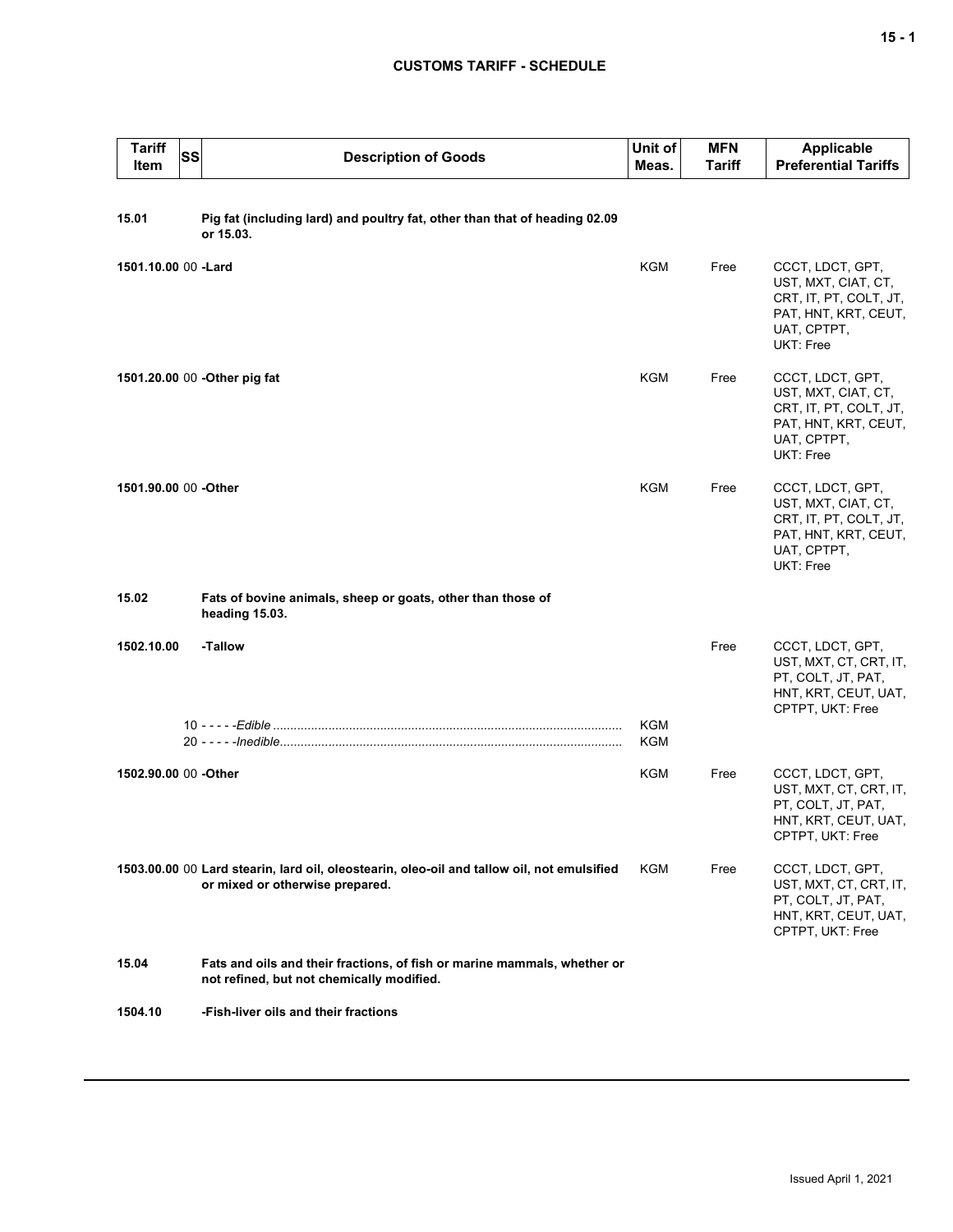| Tariff<br>SS<br>Item        | <b>Description of Goods</b>                                                                                           | Unit of<br>Meas. | <b>MFN</b><br><b>Tariff</b> | Applicable<br><b>Preferential Tariffs</b>                                                                                        |
|-----------------------------|-----------------------------------------------------------------------------------------------------------------------|------------------|-----------------------------|----------------------------------------------------------------------------------------------------------------------------------|
|                             | 1504.10.10 00 - - - For use in the manufacture of medicaments<br>$--$ Other:                                          | <b>KGM</b>       | Free                        | CCCT, LDCT, GPT,<br>UST, MXT, , CIAT, CT,<br>CRT, IT, NT, SLT, PT,<br>COLT, JT, PAT, HNT,<br>KRT, CEUT, UAT,<br>CPTPT, UKT: Free |
|                             |                                                                                                                       |                  |                             |                                                                                                                                  |
|                             | 1504.10.91 00 - - - - For use in Canadian manufactures                                                                | KGM              | Free                        | CCCT, LDCT, GPT,<br>UST, MXT, CIAT, CT,<br>CRT, IT, NT, SLT, PT,<br>COLT, JT, PAT, HNT,<br>KRT, CEUT, UAT,<br>CPTPT, UKT: Free   |
| 1504.10.99 00 - - - - Other |                                                                                                                       | KGM              | 5%                          | CCCT, LDCT, UST,<br>MXT, CT, CRT, IT, NT,<br>SLT, PT, COLT, JT,<br>PAT, HNT, KRT, CEUT,<br>UAT, CPTPT,<br>UKT: Free<br>GPT: 5%   |
|                             | 1504.20.00 00 - Fats and oils and their fractions, of fish, other than liver oils                                     | KGM              | Free                        | CCCT, LDCT, GPT,<br>UST, MXT, CIAT, CT,<br>CRT, IT, NT, SLT, PT,<br>COLT, JT, PAT, HNT,<br>KRT, CEUT, UAT,<br>CPTPT, UKT: Free   |
|                             | 1504.30.00 00 - Fats and oils and their fractions, of marine mammals                                                  | KGM              | Free                        | CCCT, LDCT, GPT,<br>UST, MXT, CT, CRT, IT,<br>NT, SLT, PT, COLT, JT,<br>PAT, HNT, KRT, CEUT,<br>UAT, CPTPT,<br>UKT: Free         |
|                             | 1505.00.00 00 Wool grease and fatty substances derived therefrom (including lanolin). KGM                             |                  | Free                        | CCCT, LDCT, GPT,<br>UST, MXT, CIAT, CT,<br>CRT, IT, PT, COLT, JT,<br>PAT, HNT, KRT, CEUT,<br>UAT, CPTPT,<br>UKT: Free            |
|                             | 1506.00.00 00 Other animal fats and oils and their fractions, whether or not refined, but<br>not chemically modified. | KGM              | Free                        | CCCT, LDCT, GPT,<br>UST, MXT, CT, CRT, IT,<br>PT, COLT, JT, PAT,<br>HNT, KRT, CEUT, UAT,<br>CPTPT, UKT: Free                     |
| 15.07                       | Soya-bean oil and its fractions, whether or not refined, but not<br>chemically modified.                              |                  |                             |                                                                                                                                  |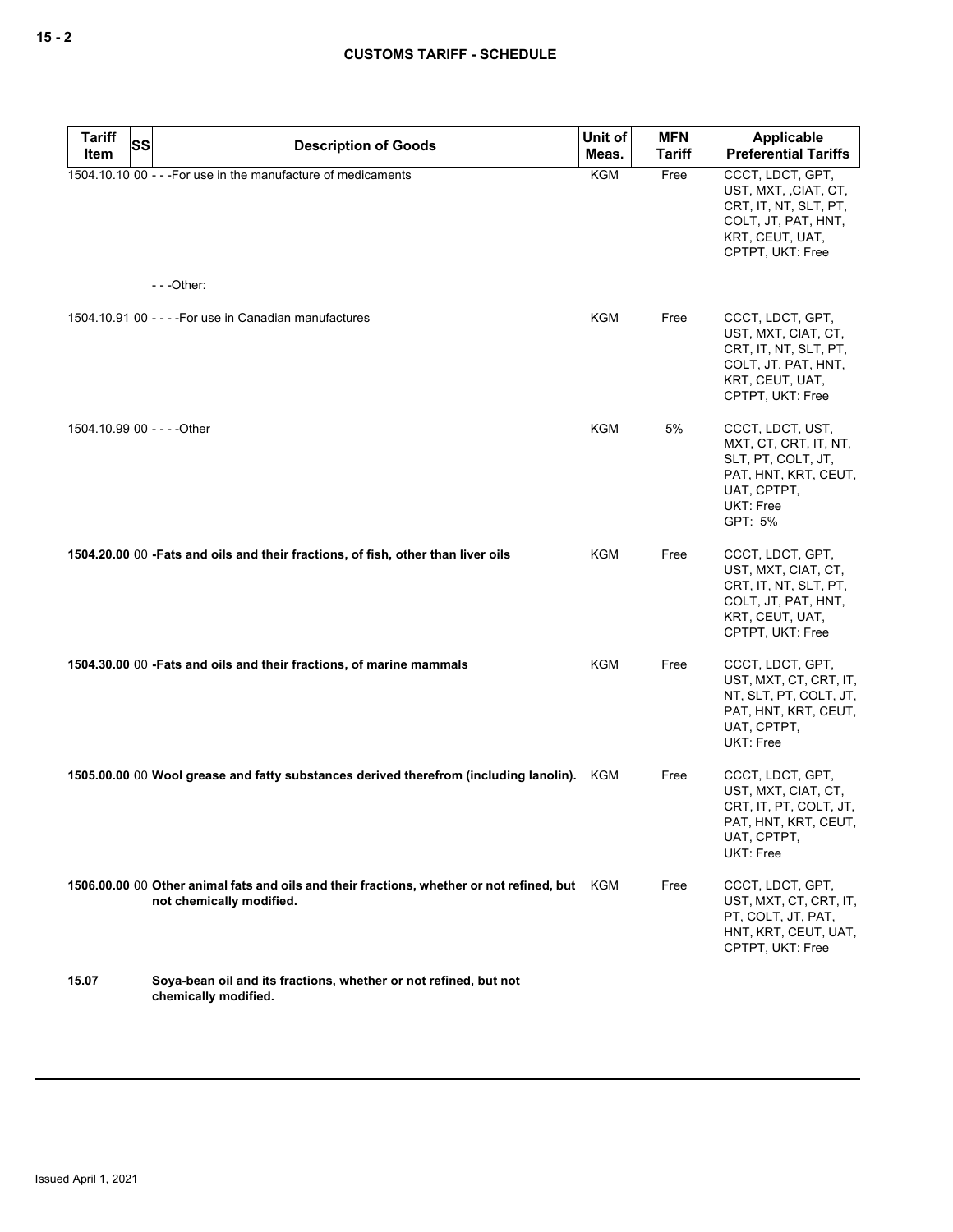| ×<br>۰. |  | v<br>۰. |
|---------|--|---------|
|---------|--|---------|

| <b>Tariff</b><br><b>SS</b> |                                                                                           | Unit of           | <b>MFN</b> | <b>Applicable</b>                                                                                                     |
|----------------------------|-------------------------------------------------------------------------------------------|-------------------|------------|-----------------------------------------------------------------------------------------------------------------------|
| Item                       | <b>Description of Goods</b>                                                               | Meas.             | Tariff     | <b>Preferential Tariffs</b>                                                                                           |
|                            | 1507.10.00 00 -Crude oil, whether or not degummed                                         | KGM               | 4.5%       | CCCT, LDCT, UST,<br>MXT, CT, CRT, IT, PT,<br>COLT, JT, PAT, HNT,<br>KRT, CEUT, UAT,<br>CPTPT, UKT: Free               |
| 1507.90.00 00 -Other       |                                                                                           | <b>KGM</b>        | Free       | CCCT, LDCT, GPT,<br>UST, MXT, CIAT, CT,<br>CRT, IT, PT, COLT, JT,<br>PAT, HNT, KRT, CEUT,<br>UAT, CPTPT,<br>UKT: Free |
| 15.08                      | Ground-nut oil and its fractions, whether or not refined, but not<br>chemically modified. |                   |            |                                                                                                                       |
| 1508.10.00 00 - Crude oil  |                                                                                           | KGM               | 4.5%       | CCCT, LDCT, GPT,<br>UST, MXT, CT, CRT, IT,<br>PT, COLT, JT, PAT,<br>HNT, KRT, CEUT, UAT,<br>CPTPT, UKT: Free          |
| 1508.90.00 00 -Other       |                                                                                           | KGM               | 9.5%       | CCCT, LDCT, UST,<br>MXT, CT, CRT, IT, PT,<br>COLT, JT, PAT, HNT,<br>KRT, CEUT, UAT,<br>CPTPT, UKT: Free<br>GPT: 5%    |
| 15.09                      | Olive oil and its fractions, whether or not refined, but not chemically<br>modified.      |                   |            |                                                                                                                       |
| 1509.10.00                 | -Virgin<br>-----In containers of a capacity less than 18 kg:                              |                   | Free       | CCCT, LDCT, GPT,<br>UST, MXT, CIAT, CT,<br>CRT, IT, PT, COLT, JT,<br>PAT, HNT, KRT, CEUT,<br>UAT, CPTPT,<br>UKT: Free |
|                            |                                                                                           | KGM<br>KGM<br>KGM |            |                                                                                                                       |
| 1509.90.00                 | -Other                                                                                    |                   | Free       | CCCT, LDCT, GPT,<br>UST, MXT, CIAT, CT,<br>CRT, IT, PT, COLT, JT,<br>PAT, HNT, KRT, CEUT,<br>UAT, CPTPT,<br>UKT: Free |
|                            |                                                                                           | <b>KGM</b><br>KGM |            |                                                                                                                       |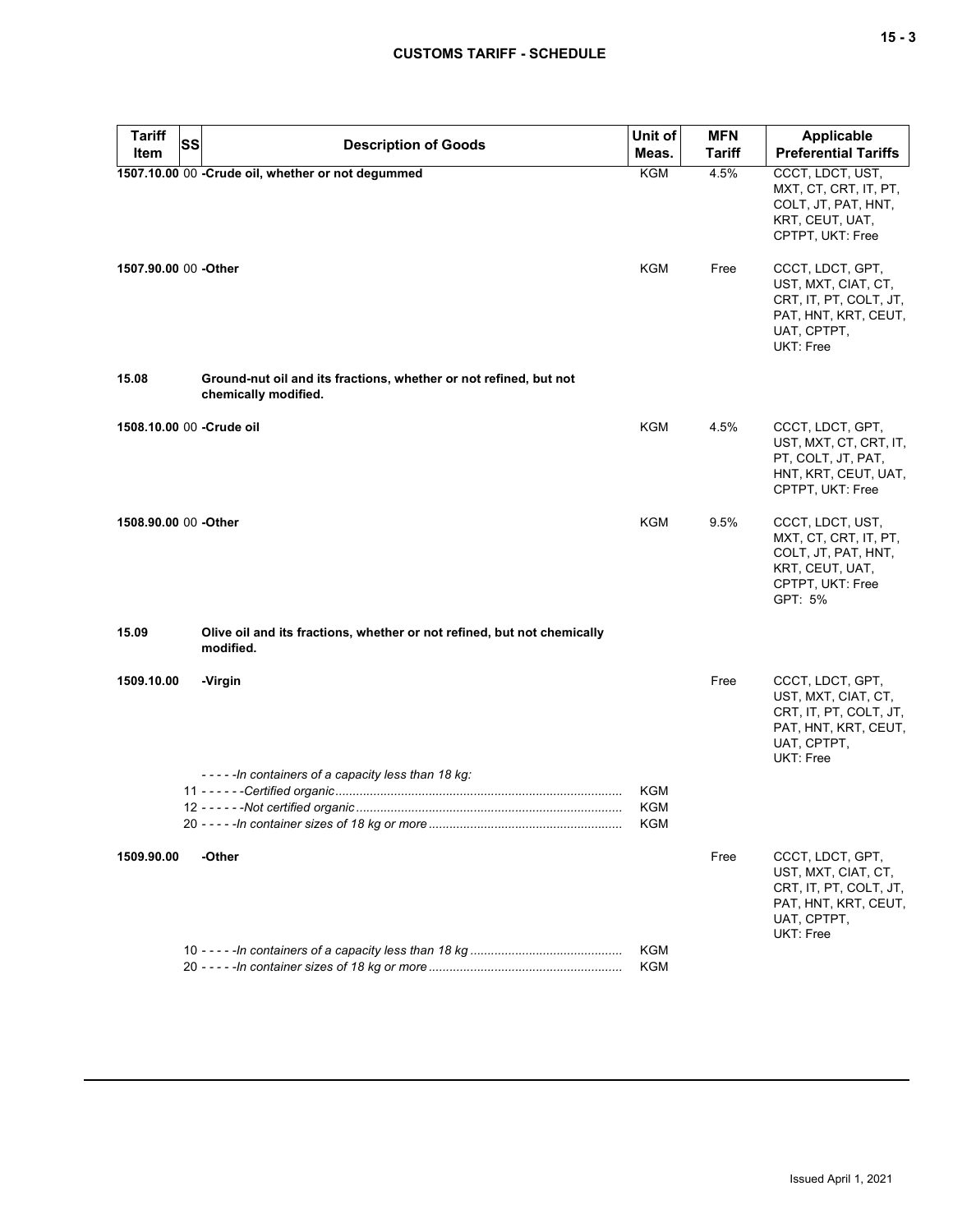| <b>Tariff</b><br>SS<br>Item | <b>Description of Goods</b>                                                                                                                                                                                                | Unit of<br>Meas. | <b>MFN</b><br><b>Tariff</b> | Applicable<br><b>Preferential Tariffs</b>                                                                             |
|-----------------------------|----------------------------------------------------------------------------------------------------------------------------------------------------------------------------------------------------------------------------|------------------|-----------------------------|-----------------------------------------------------------------------------------------------------------------------|
|                             | 1510.00.00 00 Other oils and their fractions, obtained solely from olives, whether or<br>not refined, but not chemically modified, including blends of these oils<br>or fractions with oils or fractions of heading 15.09. | <b>KGM</b>       | Free                        | CCCT, LDCT, GPT,<br>UST, MXT, CIAT, CT,<br>CRT, IT, PT, COLT, JT,<br>PAT, HNT, KRT, CEUT,<br>UAT, CPTPT,<br>UKT: Free |
| 15.11                       | Palm oil and its fractions, whether or not refined, but not chemically<br>modified.                                                                                                                                        |                  |                             |                                                                                                                       |
| 1511.10.00 00 - Crude oil   |                                                                                                                                                                                                                            | <b>KGM</b>       | 6%                          | CCCT, LDCT, GPT,<br>UST, MXT, CT, CRT, IT,<br>PT, COLT, JT, PAT,<br>HNT, KRT, CEUT, UAT,<br>CPTPT, UKT: Free          |
| 1511.90.00 00 -Other        |                                                                                                                                                                                                                            | <b>KGM</b>       | Free                        | CCCT, LDCT, GPT,<br>UST, MXT, CIAT, CT,<br>CRT, IT, PT, COLT, JT,<br>PAT, HNT, KRT, CEUT,<br>UAT, CPTPT,<br>UKT: Free |
| 15.12                       | Sunflower-seed, safflower or cotton-seed oil and fractions thereof,<br>whether or not refined, but not chemically modified.                                                                                                |                  |                             |                                                                                                                       |
|                             | -Sunflower-seed or safflower oil and fractions thereof:                                                                                                                                                                    |                  |                             |                                                                                                                       |
| 1512.11.00 00 - - Crude oil |                                                                                                                                                                                                                            | KGM              | 4.5%                        | CCCT, LDCT, UST,<br>MXT, CT, CRT, IT, PT,<br>COLT, JT, PAT, HNT,<br>KRT, CEUT, UAT,<br>CPTPT, UKT: Free               |
| 1512.19                     | - -Other                                                                                                                                                                                                                   |                  |                             |                                                                                                                       |
|                             | ---Sunflower-seed oil and fractions thereof:                                                                                                                                                                               |                  |                             |                                                                                                                       |
|                             | 1512.19.11 00 - - - - For processing                                                                                                                                                                                       | KGM              | Free                        | CCCT, LDCT, UST,<br>MXT, CT, CRT, IT, PT,<br>COLT, JT, PAT, HNT,<br>KRT, CEUT, UAT,<br>CPTPT, UKT: Free               |
| 1512.19.19 00 - - - - Other |                                                                                                                                                                                                                            | KGM              | 9.5%                        | CCCT, LDCT, UST,<br>MXT, CT, CRT, IT, PT,<br>COLT, JT, PAT, HNT,<br>KRT, CEUT, UAT,<br>CPTPT, UKT: Free               |
|                             | - - - Safflower oil and fractions thereof:                                                                                                                                                                                 |                  |                             |                                                                                                                       |
|                             | 1512.19.21 00 - - - - For processing                                                                                                                                                                                       | KGM              | Free                        | AUT, NZT, CCCT, LDCT,<br>UST, MXT, CT, CRT, IT,<br>PT, COLT, JT, PAT,<br>HNT, KRT, CEUT, UAT,<br>CPTPT, UKT: Free     |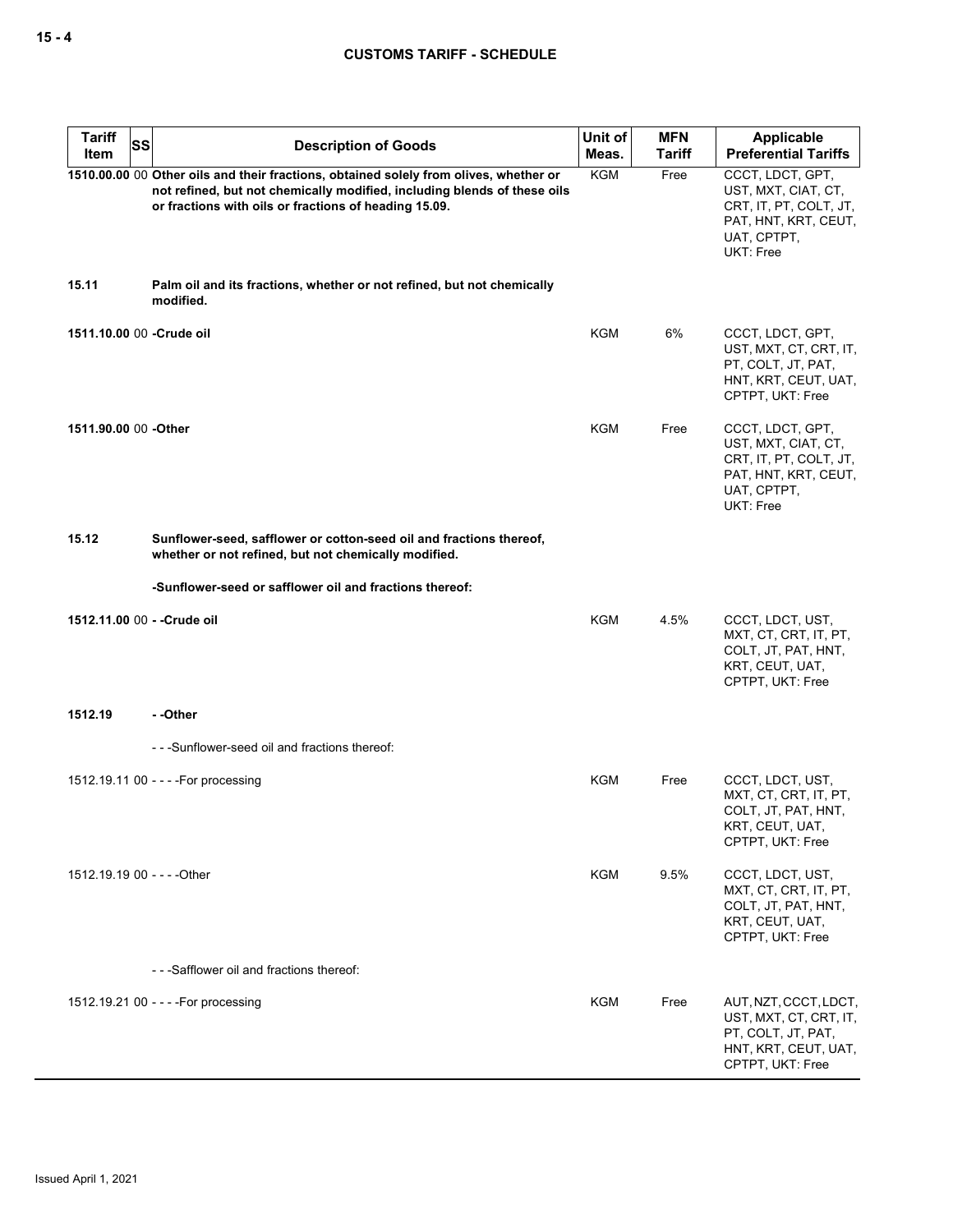| ×<br>۰. |  | ×<br>۰. |
|---------|--|---------|
|---------|--|---------|

| <b>Tariff</b><br><b>Item</b> | <b>SS</b><br><b>Description of Goods</b>                                                                                  | Unit of<br>Meas. | <b>MFN</b><br><b>Tariff</b> | Applicable<br><b>Preferential Tariffs</b>                                                                                                       |
|------------------------------|---------------------------------------------------------------------------------------------------------------------------|------------------|-----------------------------|-------------------------------------------------------------------------------------------------------------------------------------------------|
| 1512.19.29 00 - - - - Other  |                                                                                                                           | <b>KGM</b>       | 11%                         | CCCT, LDCT, UST,<br>MXT, CT, CRT, IT, PT,<br>COLT, JT, PAT, HNT,<br>KRT, CEUT, UAT,<br>CPTPT, UKT: Free<br>AUT: 6%<br>NZT: 6%                   |
|                              | -Cotton-seed oil and its fractions:                                                                                       |                  |                             |                                                                                                                                                 |
|                              | 1512.21.00 00 - - Crude oil, whether or not gossypol has been removed                                                     | KGM              | 4.5%                        | CCCT, LDCT, GPT,<br>UST, MXT, CT, CRT, IT,<br>PT, COLT, JT, PAT,<br>HNT, KRT, CEUT, UAT,<br>CPTPT, UKT: Free                                    |
| 1512.29.00 00 - - Other      |                                                                                                                           | <b>KGM</b>       | 9.5%                        | CCCT, LDCT, UST,<br>MXT, CT, CRT, IT, PT,<br>COLT, JT, PAT, HNT,<br>KRT, CEUT, UAT,<br>CPTPT, UKT: Free<br><b>AUT: 7%</b><br>NZT: 7%<br>GPT: 5% |
| 15.13                        | Coconut (copra), palm kernel or babassu oil and fractions thereof,<br>whether or not refined, but not chemically modifed. |                  |                             |                                                                                                                                                 |
|                              | -Coconut (copra) oil and its fractions:                                                                                   |                  |                             |                                                                                                                                                 |
|                              | 1513.11.00 00 - - Crude oil                                                                                               | <b>KGM</b>       | 6%                          | CCCT, LDCT, GPT,<br>UST, MXT, CT, CRT, IT,<br>PT, COLT, JT, PAT,<br>HNT, KRT, CEUT, UAT,<br>CPTPT, UKT: Free                                    |
| 1513.19                      | - -Other                                                                                                                  |                  |                             |                                                                                                                                                 |
|                              | 1513.19.10 00 - - - For processing                                                                                        | KGM              | Free                        | CCCT, LDCT, GPT,<br>UST, MXT, CIAT, CT,<br>CRT, IT, PT, COLT, JT,<br>PAT, HNT, KRT, CEUT,<br>UAT, CPTPT,<br>UKT: Free                           |
| 1513.19.90 00 - - - Other    |                                                                                                                           | KGM              | 11%                         | CCCT, LDCT, GPT,<br>UST, MXT, CT, CRT, IT,<br>PT, COLT, JT, PAT,<br>HNT, KRT, CEUT, UAT,<br>CPTPT, UKT: Free                                    |
|                              | -Palm kernel or babassu oil and fractions thereof:                                                                        |                  |                             |                                                                                                                                                 |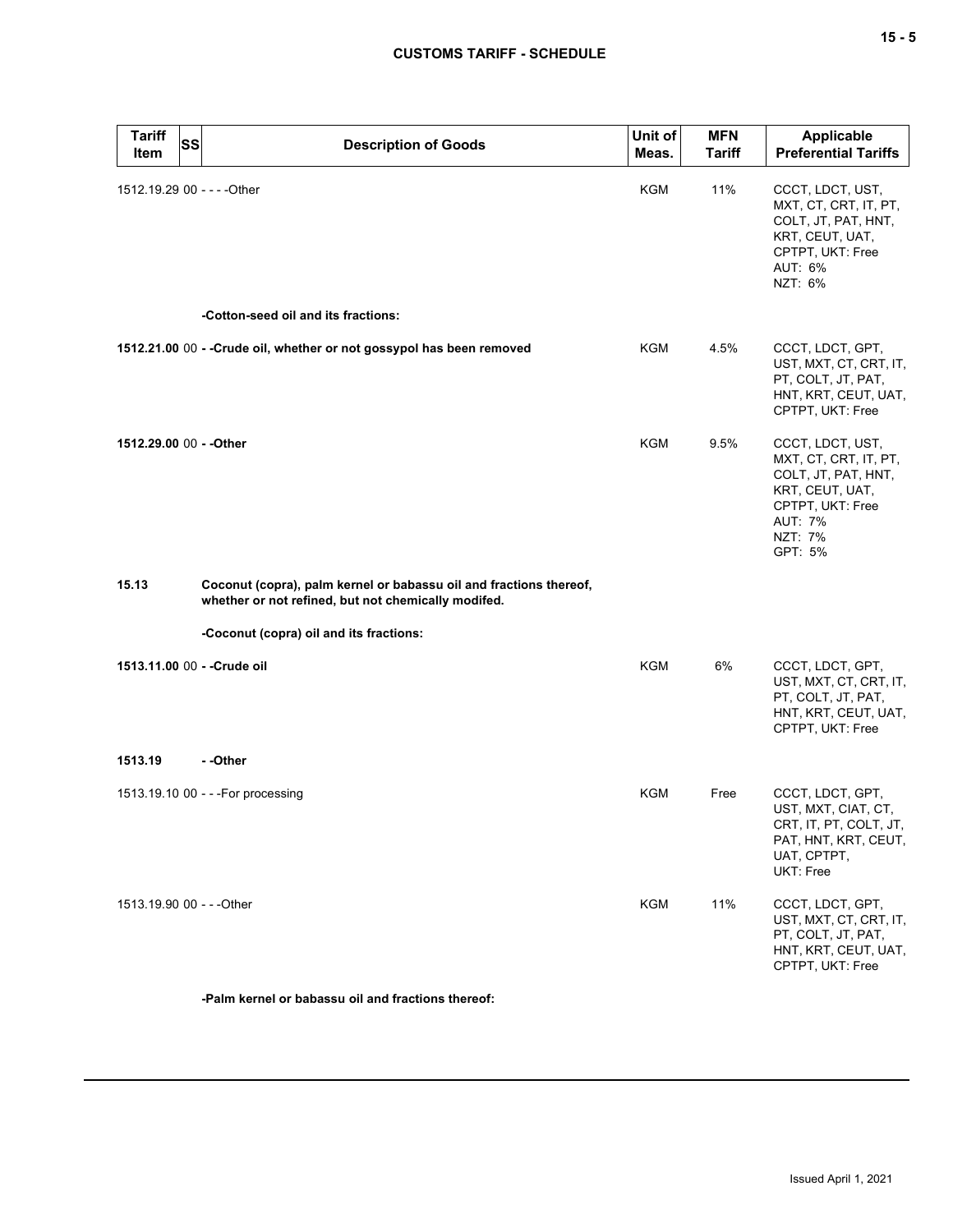| <b>Tariff</b><br><b>SS</b>  | <b>Description of Goods</b>                                                                                                             | Unit of    | <b>MFN</b>    | Applicable                                                                                                            |
|-----------------------------|-----------------------------------------------------------------------------------------------------------------------------------------|------------|---------------|-----------------------------------------------------------------------------------------------------------------------|
| Item                        |                                                                                                                                         | Meas.      | <b>Tariff</b> | <b>Preferential Tariffs</b>                                                                                           |
| 1513.21.00 00 - - Crude oil |                                                                                                                                         | <b>KGM</b> | 6%            | CCCT, LDCT, GPT,<br>UST, MXT, CT, CRT, IT,<br>PT, COLT, JT, PAT,<br>HNT, KRT, CEUT, UAT,<br>CPTPT, UKT: Free          |
| 1513.29                     | - -Other                                                                                                                                |            |               |                                                                                                                       |
|                             | 1513.29.10 00 - - -Palm kernel oil and its fractions for use in the manufacture of margarine<br>and shortening                          | KGM        | Free          | CCCT, LDCT, GPT,<br>UST, MXT, CIAT, CT,<br>CRT, IT, PT, COLT, JT,<br>PAT, HNT, KRT, CEUT,<br>UAT, CPTPT,<br>UKT: Free |
| 1513.29.90 00 - - - Other   |                                                                                                                                         | KGM        | 11%           | CCCT, LDCT, UST,<br>MXT, CT, CRT, IT, PT,<br>COLT, JT, PAT, HNT,<br>KRT, CEUT, UAT,<br>CPTPT, UKT: Free<br>GPT: 10%   |
| 15.14                       | Rape (canola), colza or mustard oil and fractions thereof, whether or not<br>refined, but not chemically modified.                      |            |               |                                                                                                                       |
|                             | -Low erucic acid rape or colza oil and its fractions:                                                                                   |            |               |                                                                                                                       |
| 1514.11.00 00 - - Crude oil |                                                                                                                                         | KGM        | 6%            | CCCT, LDCT, UST,<br>MXT, CT, CRT, IT, PT,<br>COLT, JT, PAT, HNT,<br>KRT, CEUT, UAT,<br>CPTPT, UKT: Free               |
| 1514.19.00 00 - - Other     |                                                                                                                                         | <b>KGM</b> | 11%           | CCCT, LDCT, UST,<br>MXT, CT, CRT, IT, PT,<br>COLT, JT, PAT, HNT,<br>KRT, CEUT, UAT,<br>CPTPT, UKT: Free               |
|                             | -Other:                                                                                                                                 |            |               |                                                                                                                       |
|                             | 1514.91.00 00 - - Crude oil                                                                                                             | <b>KGM</b> | 6%            | CCCT, LDCT, UST,<br>MXT, CT, CRT, IT, PT,<br>COLT, JT, PAT, HNT,<br>KRT, CEUT, UAT,<br>CPTPT, UKT: Free               |
| 1514.99.00 00 - - Other     |                                                                                                                                         | KGM        | 11%           | CCCT, LDCT, UST,<br>MXT, CT, CRT, IT, PT,<br>COLT, JT, PAT, HNT,<br>KRT, CEUT, UAT,<br>CPTPT, UKT: Free               |
| 15.15                       | Other fixed vegetable fats and oils (including jojoba oil) and their<br>fractions, whether or not refined, but not chemically modified. |            |               |                                                                                                                       |

**-Linseed oil and its fractions:**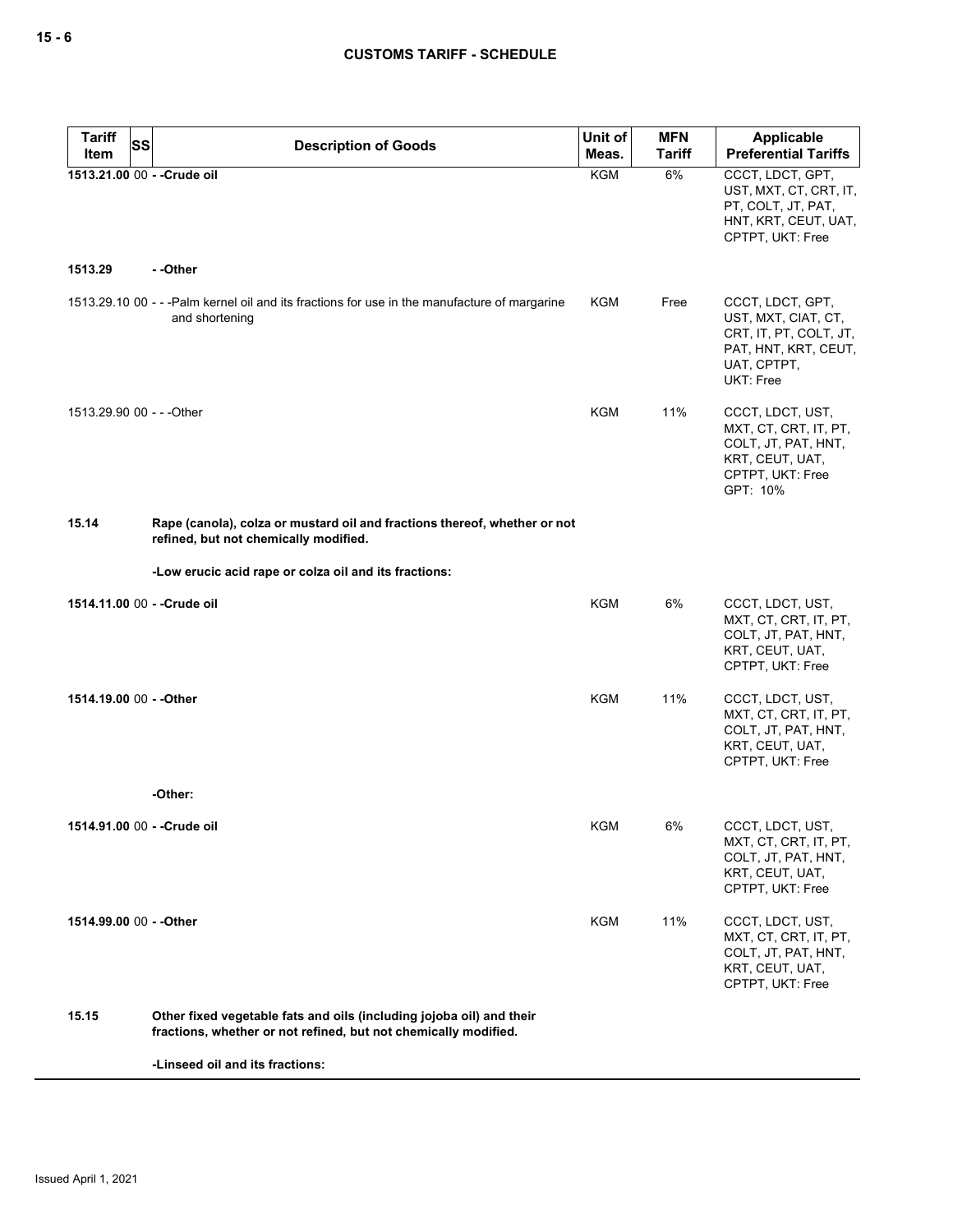| <b>Tariff</b><br>SS<br>Item   | <b>Description of Goods</b>                  | Unit of<br>Meas. | <b>MFN</b><br><b>Tariff</b> | Applicable<br><b>Preferential Tariffs</b>                                                                                     |
|-------------------------------|----------------------------------------------|------------------|-----------------------------|-------------------------------------------------------------------------------------------------------------------------------|
| 1515.11.00 00 - - Crude oil   |                                              | KGM              | 4.5%                        | CCCT, LDCT, UST,<br>MXT, CT, CRT, IT, PT,<br>COLT, JT, PAT, HNT,<br>KRT, CEUT, UAT,<br>CPTPT, UKT: Free                       |
| 1515.19                       | - -Other                                     |                  |                             |                                                                                                                               |
|                               | 1515.19.10 00 - - - For processing           | KGM              | Free                        | CCCT, LDCT, UST,<br>MXT, CT, CRT, IT, PT,<br>COLT, JT, PAT, HNT,<br>KRT, CEUT, UAT,<br>CPTPT, UKT: Free                       |
| 1515.19.90 00 - - - Other     |                                              | KGM              | 8%                          | CCCT, LDCT, UST,<br>MXT, CT, CRT, IT, PT,<br>COLT, JT, PAT, HNT,<br>KRT, CEUT, UAT,<br>CPTPT, UKT: Free                       |
|                               | -Maize (corn) oil and its fractions:         |                  |                             |                                                                                                                               |
| 1515.21.00 00 - - Crude oil   |                                              | <b>KGM</b>       | 4.5%                        | CCCT, LDCT, UST,<br>MXT, CT, CRT, IT, PT,<br>COLT, JT, PAT, HNT,<br>KRT, CEUT, UAT,<br>CPTPT, UKT: Free                       |
| 1515.29.00 00 - - Other       |                                              | KGM              | 9.5%                        | CCCT, LDCT, UST,<br>MXT, CT, CRT, IT, PT,<br>COLT, JT, PAT, HNT,<br>KRT, CEUT, UAT,<br>CPTPT, UKT: Free                       |
|                               | 1515.30.00 00 - Castor oil and its fractions | KGM              | Free                        | CCCT, LDCT, GPT,<br>UST, MXT, CIAT, CT,<br>CRT, IT, PT, COLT, JT,<br>PAT, HNT, KRT, CEUT,<br>UAT, CPTPT,<br>UKT: Free         |
| 1515.50                       | -Sesame oil and its fractions                |                  |                             |                                                                                                                               |
| 1515.50.10 00 - - - Crude oil |                                              | <b>KGM</b>       | 6%                          | CCCT, LDCT, UST,<br>MXT, CT, CRT, IT, PT,<br>COLT, JT, PAT, HNT,<br>KRT, CEUT, UAT,<br>CPTPT, UKT: Free                       |
| 1515.50.90 00 - - - Other     |                                              | <b>KGM</b>       | 11%                         | CCCT, LDCT, UST,<br>MXT, CT, CRT, IT, PT,<br>COLT, JT, PAT, HNT,<br>KRT, CEUT, UAT,<br>CPTPT, UKT: Free<br>AUT: 6%<br>NZT: 6% |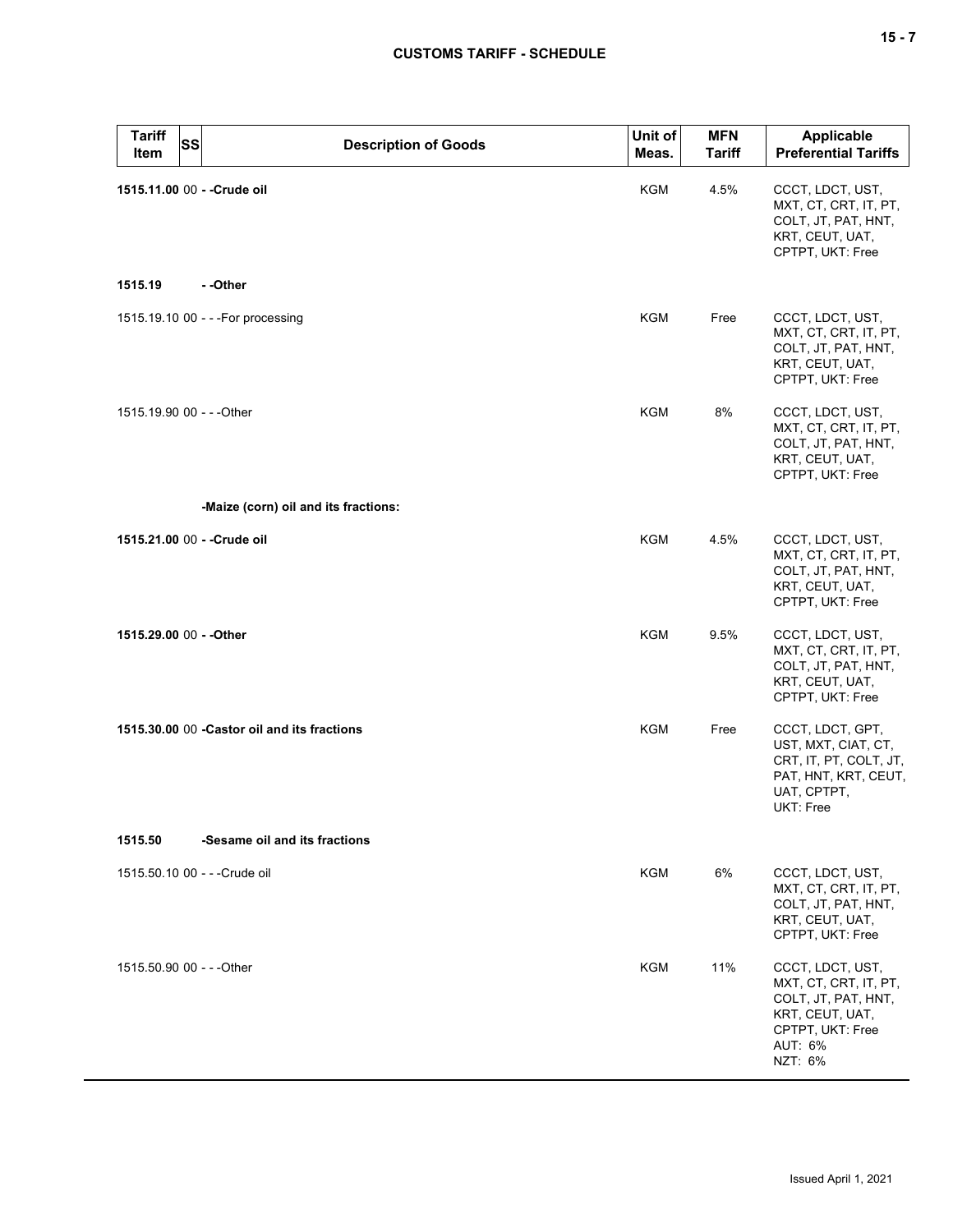| <b>Tariff</b><br>Item | SS | <b>Description of Goods</b>                                                                                                                                                                                         | Unit of<br>Meas.                | <b>MFN</b><br><b>Tariff</b> | Applicable<br><b>Preferential Tariffs</b>                                                                                       |
|-----------------------|----|---------------------------------------------------------------------------------------------------------------------------------------------------------------------------------------------------------------------|---------------------------------|-----------------------------|---------------------------------------------------------------------------------------------------------------------------------|
| 1515.90.00            |    | -Other                                                                                                                                                                                                              | <b>KGM</b>                      | Free                        | AUT, NZT, CCCT, LDCT,<br>GPT, UST, MXT, CIAT,<br>CT, CRT, IT, PT, COLT,<br>JT, PAT, HNT, KRT,<br>CEUT, UAT, CPTPT,<br>UKT: Free |
| 15.16                 |    | Animal or vegetable fats and oils and their fractions, partly or wholly<br>hydrogenated, inter-esterified, re-esterified or elaidinized, whether or<br>not refined, but not further prepared.                       | <b>KGM</b>                      |                             |                                                                                                                                 |
|                       |    | 1516.10.00 00 - Animal fats and oils and their fractions                                                                                                                                                            | KGM                             | Free                        | CCCT, LDCT, GPT,<br>UST, MXT, CT, CRT, IT,<br>NT, SLT, PT, COLT, JT,<br>PAT, HNT, KRT, CEUT,<br>UAT, CPTPT,<br><b>UKT: Free</b> |
| 1516.20.00            |    | -Vegetable fats and oils and their fractions                                                                                                                                                                        |                                 | Free                        | CCCT, LDCT, GPT,<br>UST, MXT, CIAT, CT,<br>CRT, IT, NT, SLT, PT,<br>COLT, JT, PAT, HNT,<br>KRT, CEUT, UAT,<br>CPTPT, UKT: Free  |
|                       |    |                                                                                                                                                                                                                     | <b>KGM</b><br>KGM<br><b>KGM</b> |                             |                                                                                                                                 |
| 15.17                 |    | Margarine; edible mixtures or preparations of animal or vegetable fats or<br>oils or of fractions of different fats or oils of this Chapter, other than<br>edible fats or oils or their fractions of heading 15.16. |                                 |                             |                                                                                                                                 |
| 1517.10               |    | -Margarine, excluding liquid margarine                                                                                                                                                                              |                                 |                             |                                                                                                                                 |
|                       |    | 1517.10.10 00 - - - Within access commitment                                                                                                                                                                        | <b>KGM</b>                      | 7.5%                        | CCCT, LDCT, GPT,<br>UST, MXT, CT, CRT, IT,<br>NT, SLT, PT, COLT, JT,<br>PAT, HNT, CEUT, UAT,<br>CPTPT, UKT: Free                |
|                       |    | 1517.10.20 00 - - - Over access commitment                                                                                                                                                                          | KGM                             | 82.28¢/kg                   | LDCT, MXT, CT, CRT,<br>JT, PAT, HNT,<br>UAT: Free<br>UST: 54.85¢/kg<br>CPTPT: 27.42¢/kg                                         |
| 1517.90               |    | -Other                                                                                                                                                                                                              |                                 |                             |                                                                                                                                 |
|                       |    | 1517.90.10 00 - - - Imitation lard                                                                                                                                                                                  | KGM                             | Free                        | CCCT, LDCT, GPT,<br>UST, MXT, CIAT, CT,<br>CRT, IT, NT, SLT, PT,<br>COLT, JT, PAT, HNT,<br>KRT, CEUT, UAT,<br>CPTPT, UKT: Free  |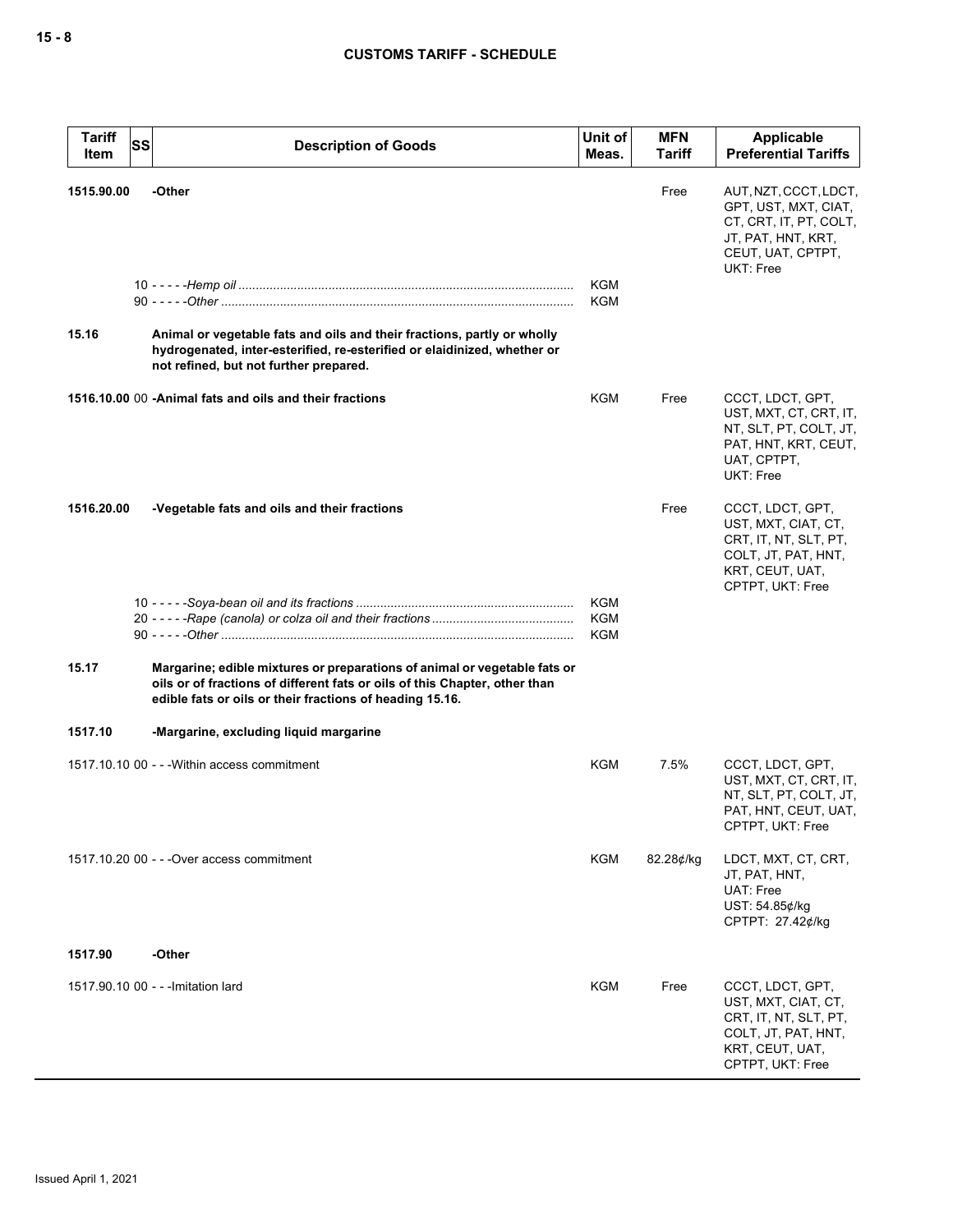# **CUSTOMS TARIFF - SCHEDULE**

| <b>Tariff</b><br><b>SS</b><br>Item | <b>Description of Goods</b>                                                                                                                                                                                                                                                                                                                                                                                     | Unit of<br>Meas. | <b>MFN</b><br>Tariff                   | <b>Applicable</b><br><b>Preferential Tariffs</b>                                                                                                |
|------------------------------------|-----------------------------------------------------------------------------------------------------------------------------------------------------------------------------------------------------------------------------------------------------------------------------------------------------------------------------------------------------------------------------------------------------------------|------------------|----------------------------------------|-------------------------------------------------------------------------------------------------------------------------------------------------|
|                                    | - - - Substitutes for butter:                                                                                                                                                                                                                                                                                                                                                                                   |                  |                                        |                                                                                                                                                 |
|                                    | 1517.90.21 00 - - - - Within access commitment                                                                                                                                                                                                                                                                                                                                                                  | KGM              | 7.5%                                   | CCCT, LDCT, UST,<br>MXT, CT, CRT, PT,<br>COLT, JT, PAT, HNT,<br>CEUT, UAT, CPTPT,<br>UKT: Free                                                  |
|                                    | 1517.90.22 00 - - - - Over access commitment                                                                                                                                                                                                                                                                                                                                                                    | <b>KGM</b>       | 218% but not<br>less than<br>\$2.47/kg | LDCT, MXT, CT: Free<br>UST: 145% but not less<br>than \$1.64/kg<br>CPTPT: 72.5% but not<br>less than \$0.82/kg                                  |
|                                    | 1517.90.30 00 - - -Palm oil and palm kernel oil, and their fractions, and blends thereof, for<br>use in the manufacture of margarine and shortening<br>$- -$ Other:                                                                                                                                                                                                                                             | KGM              | Free                                   | CCCT, LDCT, GPT,<br>UST, MXT, CIAT, CT,<br>CRT, IT, PT, COLT, JT,<br>PAT, HNT, KRT, CEUT,<br>UAT, CPTPT,<br>UKT: Free                           |
|                                    |                                                                                                                                                                                                                                                                                                                                                                                                                 |                  |                                        |                                                                                                                                                 |
|                                    | 1517.90.91 00 - - - - Shortening                                                                                                                                                                                                                                                                                                                                                                                | <b>KGM</b>       | 11%                                    | CCCT, LDCT, GPT,<br>UST, MXT, CT, CRT, IT,<br>NT, SLT, PT, COLT, JT,<br>PAT, KRT, CEUT, UAT,<br>CPTPT, UKT: Free                                |
| 1517.90.99 00 - - - - Other        |                                                                                                                                                                                                                                                                                                                                                                                                                 | <b>KGM</b>       | 11%                                    | CCCT, LDCT, UST,<br>MXT, CIAT, CT, CRT,<br>IT, NT, SLT, PT, COLT,<br>JT, PAT, HNT, KRT,<br>CEUT, UAT, CPTPT,<br>UKT: Free<br>AUT: 6%<br>NZT: 6% |
| 1518.00.00                         | Animal or vegetable fats and oils and their fractions, boiled, oxidized,<br>dehydrated, sulphurized, blown, polymerized by heat in vacuum or in<br>inert gas or otherwise chemically modified, excluding those of<br>heading 15.16; inedible mixtures or preparations of animal or vegetable<br>fats or oils or of fractions of different fats or oils of this Chapter, not<br>elsewhere specified or included. | KGM<br>KGM       | Free                                   | CCCT, LDCT, GPT,<br>UST, MXT, CT, CRT, IT,<br>NT, SLT, PT, COLT, JT,<br>PAT, HNT, KRT, CEUT,<br>UAT, CPTPT,<br>UKT: Free                        |
|                                    | 1520.00.00 00 Glycerol, crude; glycerol waters and glycerol lyes.                                                                                                                                                                                                                                                                                                                                               | KGM              | Free                                   | CCCT, LDCT, GPT,<br>UST, MXT, CIAT, CT,<br>CRT, IT, NT, SLT, PT,<br>COLT, JT, PAT, HNT,<br>KRT, CEUT, UAT,<br>CPTPT, UKT: Free                  |
| 15.21                              | Vegetable waxes (other than triglycerides), beeswax, other insect waxes<br>and spermaceti, whether or not refined or coloured.                                                                                                                                                                                                                                                                                  |                  |                                        |                                                                                                                                                 |